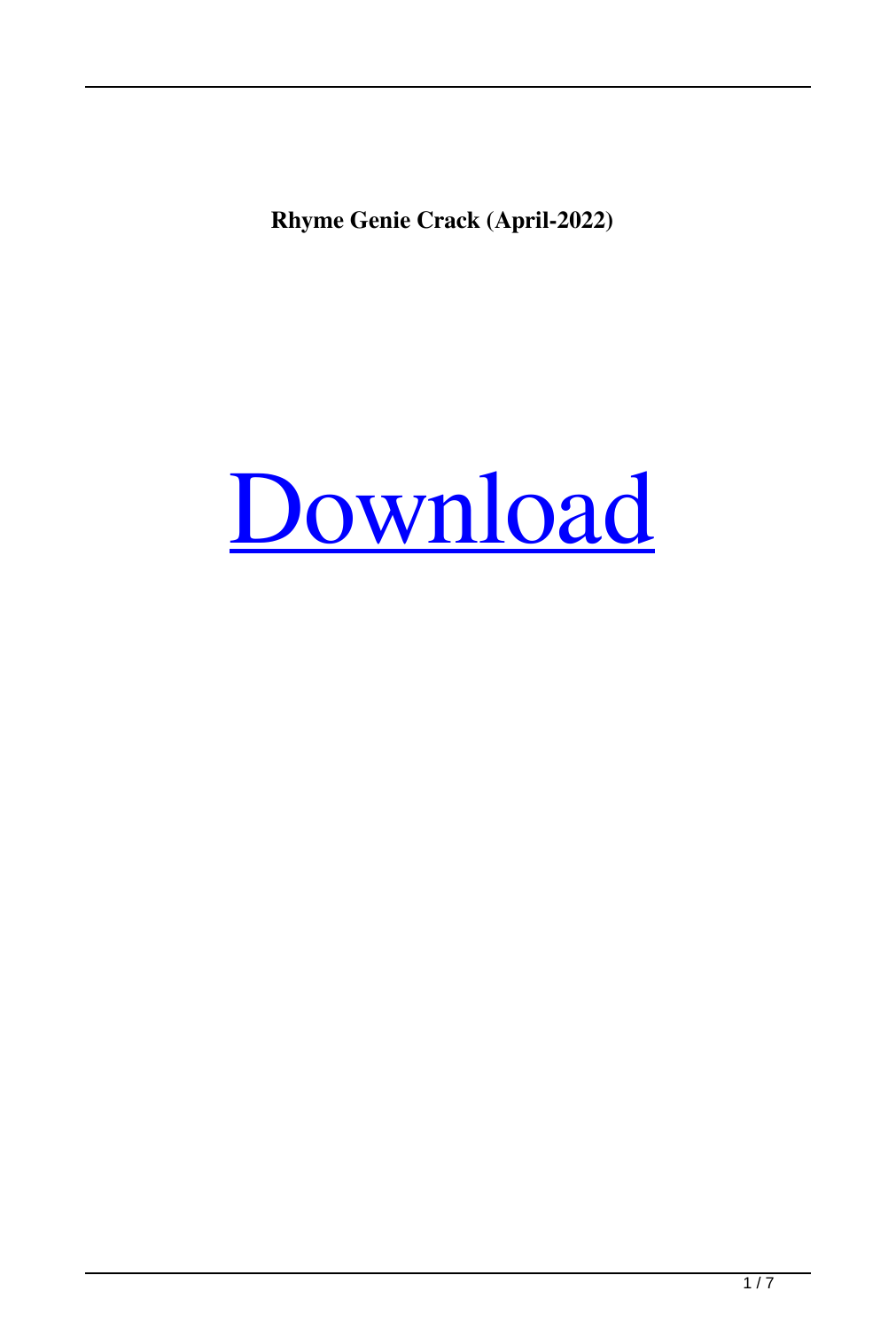

# **Rhyme Genie Crack + Download [32|64bit] [Latest]**

Next thing that you will need to is to find the perfect rhyme for your lyrics. Rhyme Genie is the perfect rhyming application to do the task. It will allow you to get a rhyming dictionary that has over 1,000,000 words and phrases and show you all the possible rhyming words you can think of. Rhyme Genie is one of the best rhyming applications to rhyme your words. The application also includes a filter that allows you to find words that are in your song lyrics. Rhyme Genie is free to download and use. The application is available in both the Windows desktop and portable versions. This application will allow you to get a rhyming dictionary that has over 1,000,000 words and phrases and show you all the possible rhyming words you can think of.Q: How to get ant build.xml working on Windows? I have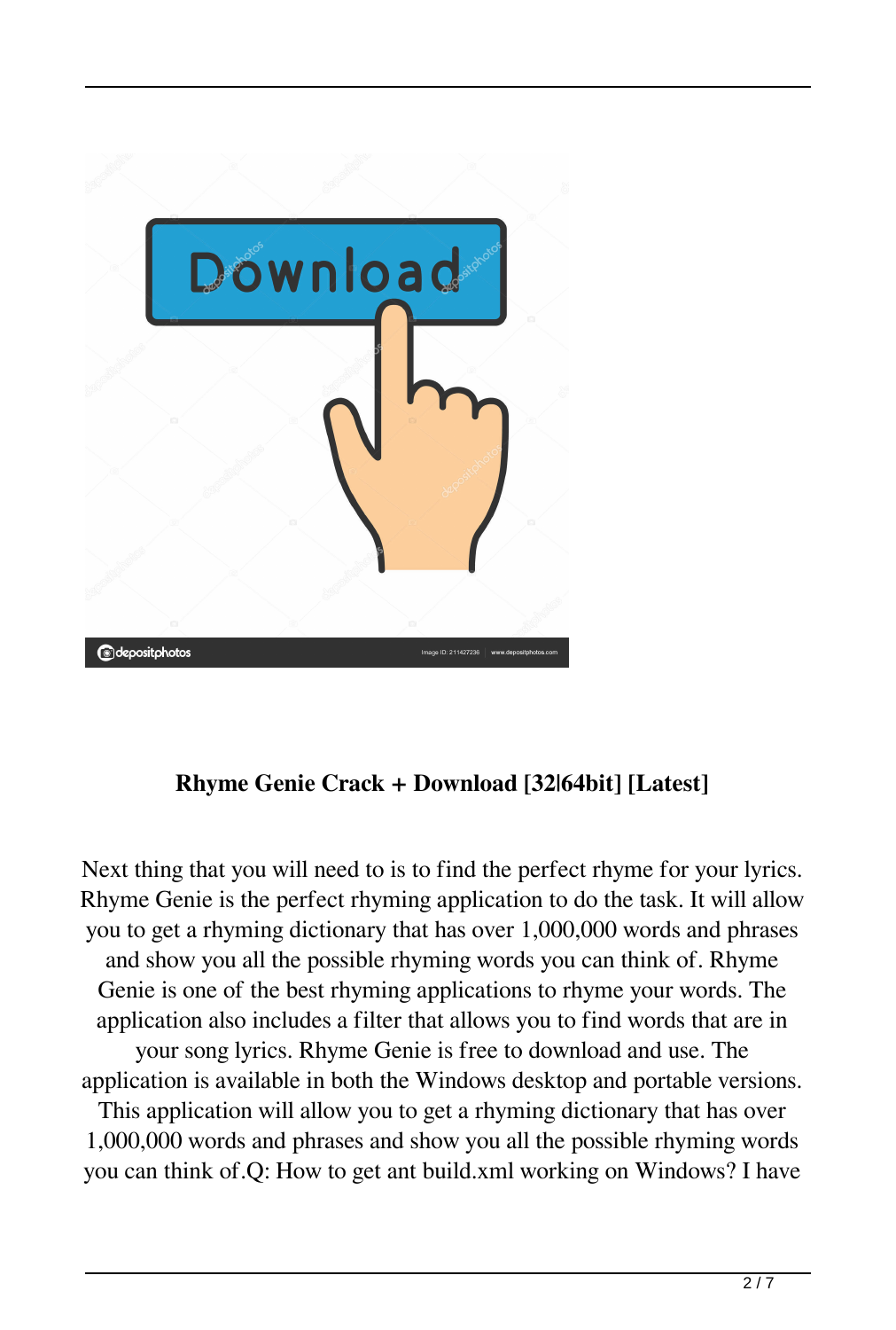the following build.xml On my machine I have the classes included in brlab.jar under lib directory. The problem is that on Windows I get the error: no Java found! I tried adding the jvm property to the build.xml: and also changed: to

#### **Rhyme Genie With License Key For Windows (Final 2022)**

\* You can specify any combination of words in the single box. Words are separated by commas. \* The application outputs a sequence of words, one word per line. \* You can copy the results to the Windows clipboard by pressing the Copy button. \* The Windows clipboard can be used in Word to insert the text, for example. \* The Windows clipboard can be used in Notepad to cut the text and paste it into another document. \* The Windows clipboard can be used to send the text to the address bar of a web browser, e.g. to add an Internet search site to the URL. \* If the application finds any matches for your input, it highlights them in red. The ones found in the songwriter dictionary are emphasized with bold text. \* The application shows all words in different ways, depending on the dictionary, which shows more of a songwriter's approach than a dictionary's. \* The application uses a list of words as a songwriter's dictionary. You can use any external dictionary of your choice. \* The application can find words that rhyme with your input in various ways. You can make it use just perfect match, intelligent rhyme, alliteration, broken rhyme, or all of them. \* You can use the application to compose lyrics or to make sure that you have composed them correctly. \* You can use the application to find words that match your input in various ways. You can make it use perfect match, intelligent rhyme, alliteration, broken rhyme, or all of them. \* You can copy multiple results to the Windows clipboard by pressing the Copy button. \* The Windows clipboard can be used to send the text to the address bar of a web browser, e.g. to add an Internet search site to the URL. \* You can specify any combination of words in the single box. Words are separated by commas. \* The application outputs a sequence of words, one word per line. \* You can copy the results to the Windows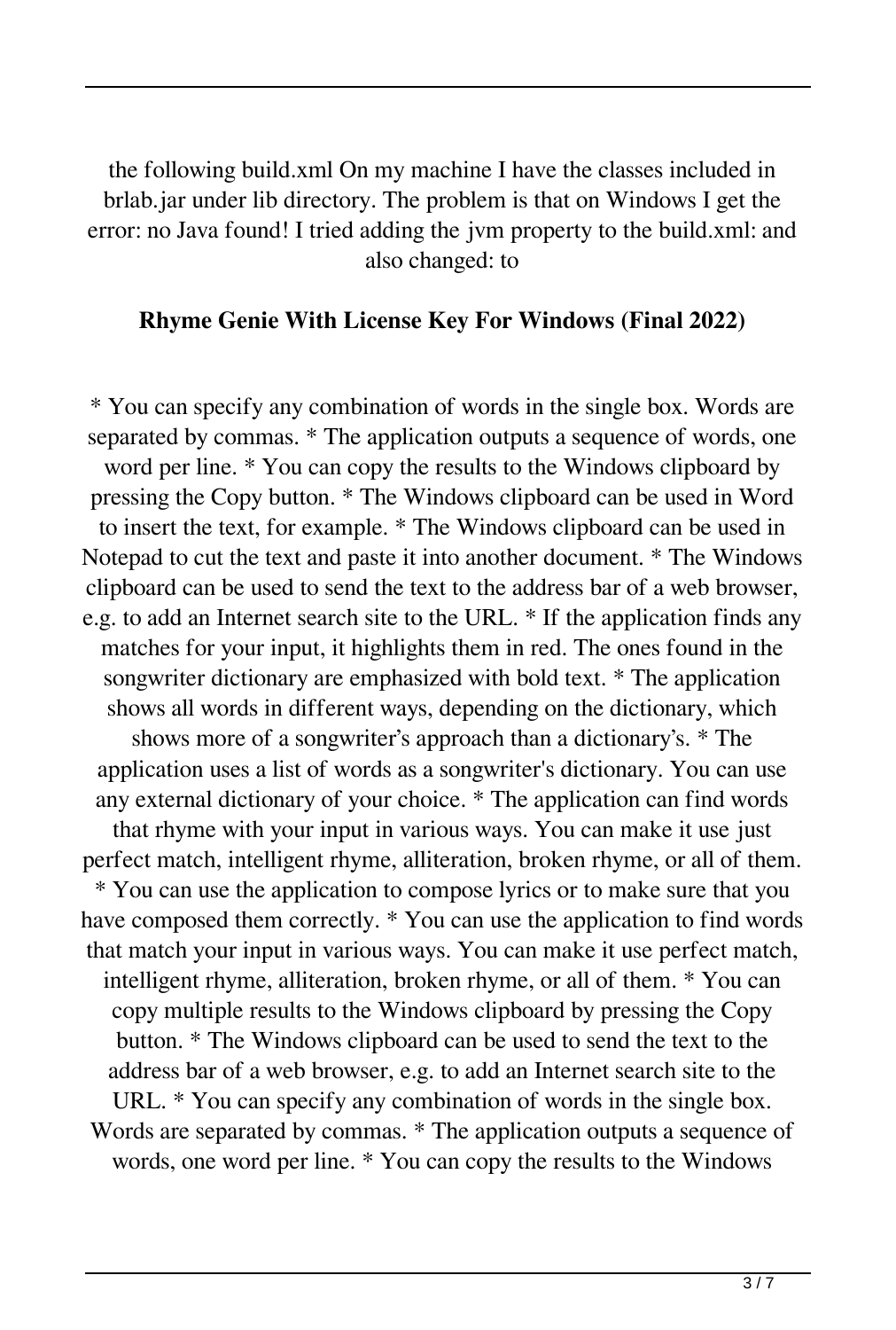clipboard by pressing the Copy button. \* The Windows clipboard can be used in Word to insert the text, for example. \* The Windows clipboard can be used in Notepad to cut the text and paste it into another document. \* The Windows clipboard can be used to send the text to the address bar of a web browser, e.g. to add an Internet search site to the URL. \* The application finds words 81e310abbf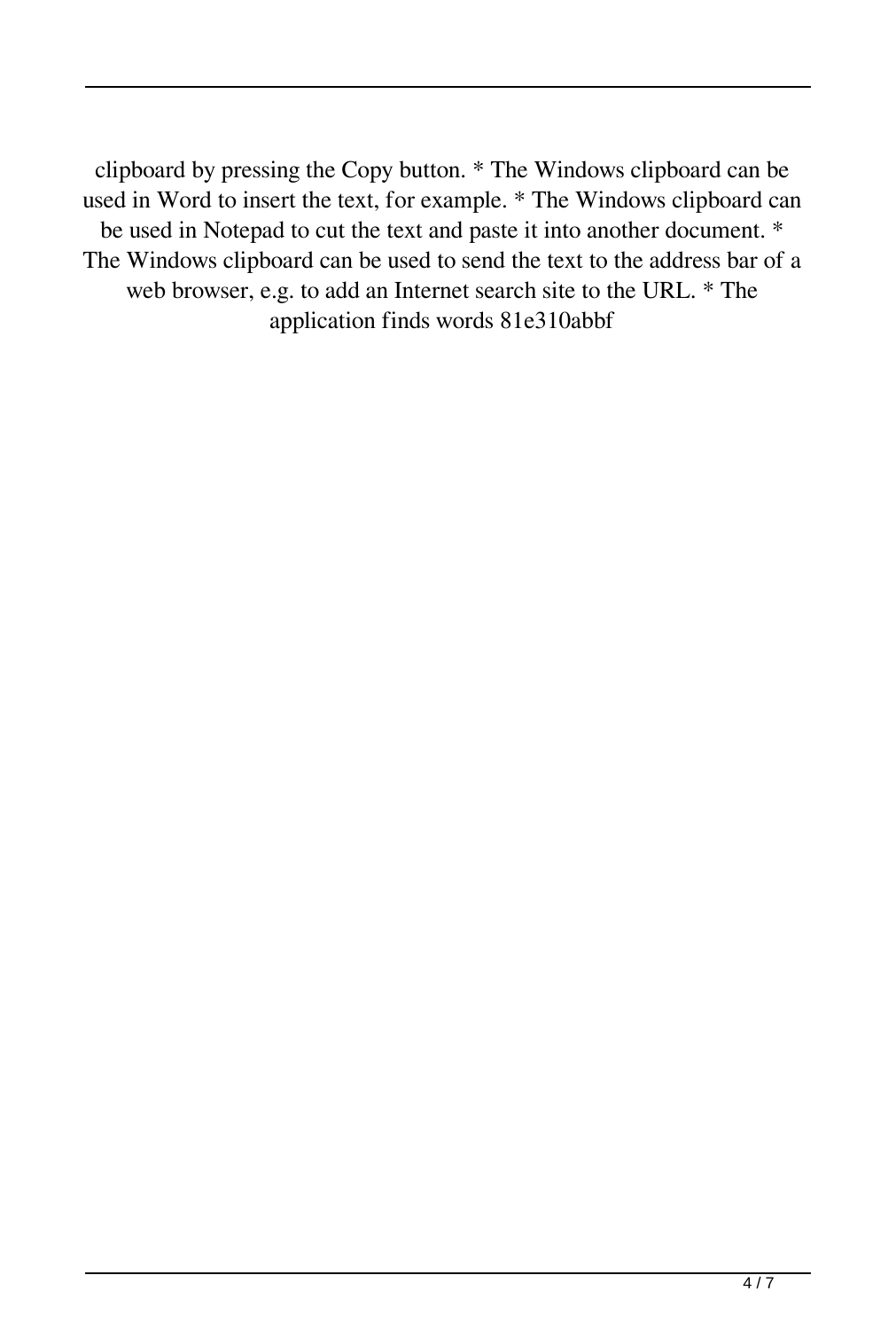### **Rhyme Genie Crack + Torrent [32|64bit]**

RhythmGenie is the word rhyme generator and a song lyrics add-on to Microsoft Office Word. RhymeGenie is a free of charge tool that helps you to make cool lyrics for songs in seconds. It is available in English, German, Spanish, French, Italian and Dutch languages. So if you need a song lyrics, just write down the word you are searching for. RhymeGenie then shows you the matching results instantly. We can write the word in several ways, be it with vowels, consonants or multiple syllables. RhymeGenie can work with special words, words with long vowels, short vowels, consonants or with a mixture of words. The suggestions show multiple parts of speech. Please consider rating RhymeGenie when you have the chance. A few words about the author: Jan-Otto Berendsen is a well-known figure of the Dutch music industry. He's a bassist and producer of Dutch pop/rock band The Forgiveness, an advertising lyricist and a songwriter for such famous singers as Joe Jonas, Ben Murray, Peanut Butter Wolf, Anggun, and Tom Dierks. He has co-written many songs with Richard Dumpert, such as the famous "Lady in Red" by Nikki Webster and Richard Dumpert. He is also known as a voice actor in the Dutch kids' cartoon Wakko's Wish where he plays the principal of the school, Mr. Zwarte, and he also voices Dr. Prakker. return 0; } int hfsplus\_h\_get\_conv(struct super\_block \*sb, struct kqid qid) { return sb->s\_fs\_info->s\_hfsplus\_force\_lock\_gen; } int hfsplus\_v\_get\_num\_cnids(struct super\_block \*sb, u32 cnid) { struct hfsplus\_sb\_info \*sbi = HFSPLUS\_SB(sb); if (sbi- $\geq$ s\_cached\_cnid == cnid) return sbi->s\_cached\_cnid; else if (cnid == 0) return sbi- $\geq$ s\_cached\_cnid = 0; spin\_lock(&sbi

### **What's New In Rhyme Genie?**

Over 1400+ different poems!A quick and accurate rhyming dictionary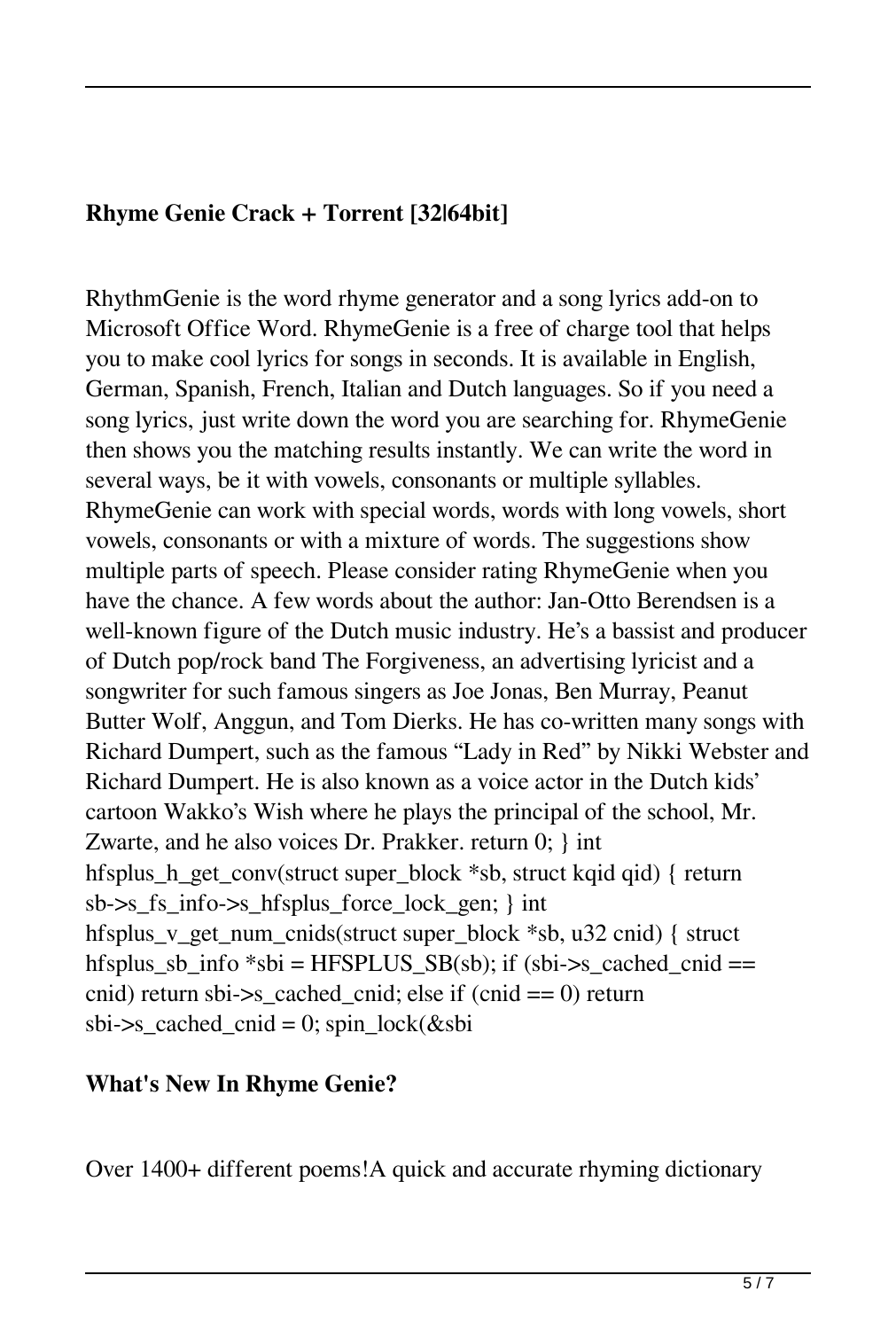with most important parts of speech! First, why the name? The name is free. The name is different. The name is sharp. The name is eternal. The name is easy to remember. The name is young. The name is hopeful. The name is bright. The name is fast. The name is naughty. The name is tasty. The name is not loud. The name is not noisy. The name is not confusing. The name is not big. The name is not frightening. The name is not shameful. The name is not boring. The name is not fantastic. The name is not meaningless. The name is not ordinary. The name is not boring. The name is not bad. The name is not primitive. The name is not mysterious. The name is not unethical. The name is not cool. The name is not dangerous. The name is not common. The name is not dull. The name is not strange. The name is not bold. The name is not long. The name is not horrible. The name is not new. The name is not bad. The name is not bad. The name is not childish. The name is not silly. The name is not dull. The name is not long. The name is not dull. The name is not small. The name is not large. The name is not boring. The name is not strange. The name is not hard. The name is not long. The name is not silly. The name is not long. The name is not complex. The name is not strange. The name is not small. The name is not dumb. The name is not harsh. The name is not big. The name is not dull. The name is not long. The name is not silly. The name is not ordinary. The name is not simple. The name is not bad. The name is not dull. The name is not dull. The name is not negative. The name is not boring. The name is not bad. The name is not dull. The name is not ordinary. The name is not long. The name is not naughty. The name is not boring. The name is not dull. The name is not scary. The name is not scary. The name is not ugly. The name is not dull. The name is not long. The name is not unimportant. The name is not boring. The name is not blue. The name is not big. The name is not bad